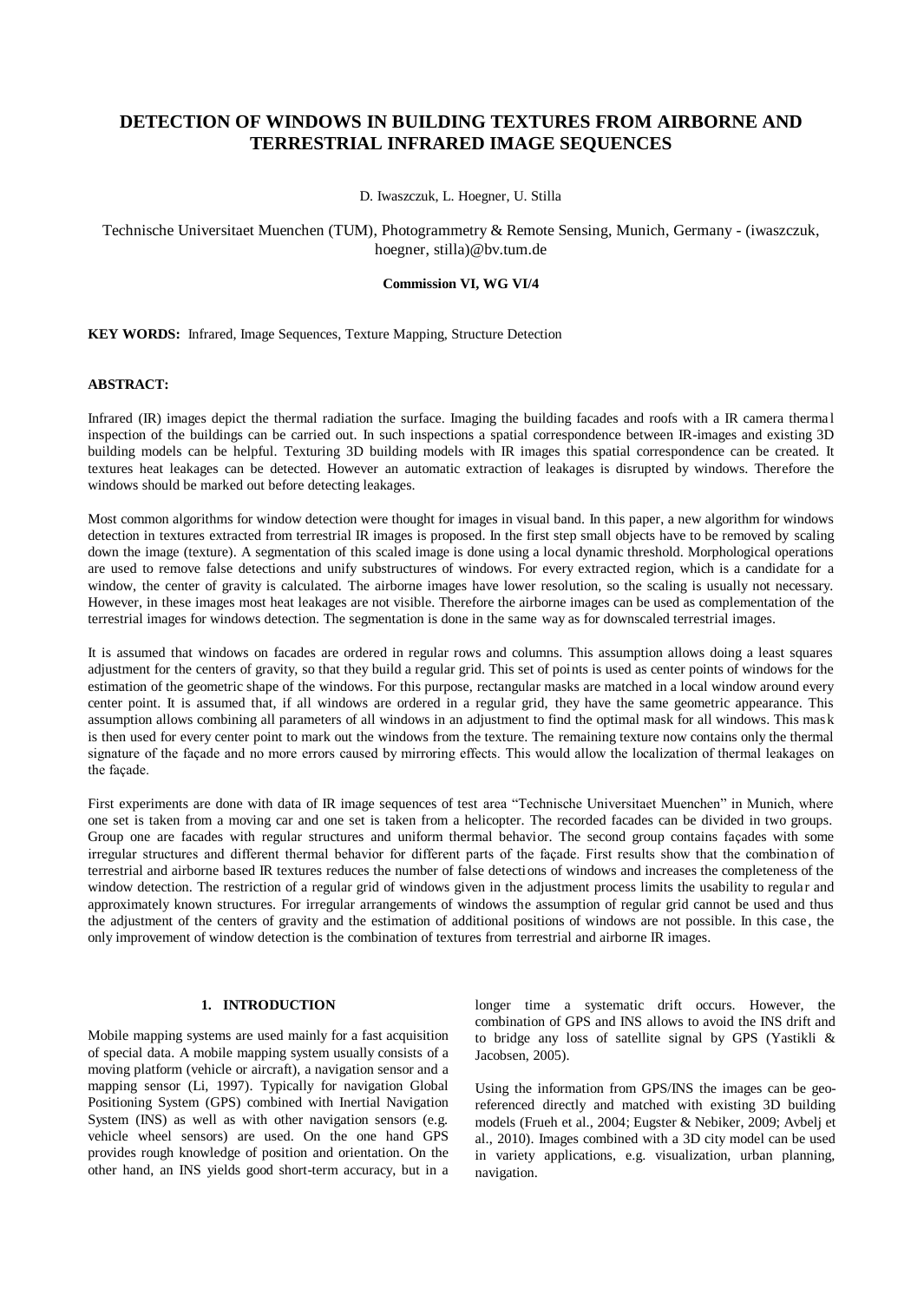# **1.1 Motivation**

In this paper we present an application of mobile mapping system for thermal inspection of buildings. Due to increasing energy costs and climate changes, energy efficiency of buildings became in recent years an important topic. Much effort is required for reducing the energy loss. Sustainable building as well as thermal inspection and monitoring of old buildings contribute to further development saving energy. Thermal radiation of the building hull can be captured by infrared (IR) thermal cameras. In these images weak spots can be detected. In such inspections a spatial correspondence between IR-images and existing 3D building models can be helpful. Usage of the 3D building models enables processing of image sequences taken by a mobile platform capturing whole districts or cities. The correspondence can be created by georeferencing of the images. This can be done directly using GPS/INS data from the devise mounted with the camera on the mobile platform. After system calibration the 3D model can be projected into the image and for each surface of the model a region of the image can be selected for texture. Using terrestrial image sequences from a camera mounted in a vehicle frontal faces can be captured, while airborne image sequences can be taken for roofs and inner yards. The physical behavior of the IR spectrum causes camera systems with lower resolution and smaller viewing angle than normal video or photo cameras. Therefore, on the one hand, in terrestrial images it is not possible record a complete building in dense urban areas with narrow streets in one image. Because of this, textures have to be combined from multiple images. On the other hand, in airborne images the resolution is low and not all details can be seen.

In these textures with 3D spatial reference certain structures can be detected, which automatically get the spatial reference and belonging to the building from the texture. These structures can represent e.g. windows, heat leakages and other objects in walls and roofs.

Windows in terrestrial IR images appear similarly to the heat leakages and usually disturb leakage extraction. Hence, to distinguish heat leakages, which are most interesting for thermal inspection, an additional algorithm for windows detection is necessary. Actually, the appearance of a window in an IR image is not representing its temperature, but it is a reflection caused by sun or objects on the opposite side. Infrared images are usually blurred, so that the windows edges cannot be easily detected. Furthermore, due to the reflections, windows can appear with irregular shape, thus it is difficult to fit rectangles for windows detection.

# **1.2 Related work**

Existing algorithms for façade reconstruction were developed for optical textures and point clouds extracted both from image sequences and laser. Dick et al. (2004) introduce a texture prior generated from training data to identify image areas as supposable façade elements. A group of histograms is generated for every texture using horizontal and vertical wavelet transforms at for different scale levels. A likelihood functions evaluates possible structures with their priors. Ripperda (2008) and Mayer and Reznik (2006) propose reversible jump Markov chain Monte Carlo (rjMCMC) (Green

1995) for the estimation of optimal parameters for windows. Ripperda (2008) is using a formal grammar to describe the behavior of windows. Becker (2009) uses cell decomposition to extract geometry from images as well as from LiDAR point clouds. Formal grammars are used to predict invisible parts and to enhance the window detection. A problem of grammars is the complexity of big scenes and the limitations of the rules defined for the grammars. Reznik and Mayer (2007) are using implicit shape models (Leibe and Schiele 2004) to define a set of windows to check with the given image. Werner and Zisserman (2002) use regular structure primitives like vanishing points or symmetry.

The low optical resolution and smooth edges in infrared images limit the usability of most approaches. The description of both implicit shape models and explicit geometry are limited to well-known optical behaviors whereas windows in infrared show a big variety of optical behavior. Edge points are hard to determine exactly. Window frames can appear lighter or darker than the façade. The façade often contains neither homogeneous nor regular structure due to temperature differences. Approaches dealing with more general geometric primitives should be preferred. In Sirmacek et al. (2011) Lshape structures are searched in textures and combined in a bottom up approach. In Hoegner and Stilla (2009) morphological operators are used to mask window areas and distinguish them from other objects like heat leakages.

## **1.3 Overview**

In this paper we present a new method for window detection in textures extracted from IR images. Our method, which is described in Section 2, consists of three steps. In the first step a segmentation of the image using local dynamic threshold is carried out and morphological operations are used to improve the results of the segmentation (Section 2.1). Further geometric constrains are applied to achieve a regular grid of the windows (Section 2.2). Finally, a local correlation is carried out to improve the final position of the window (Section 2.3). The presented method was applied for a test data set "Technische Universität München" (Section 3). First results of the experiment are presented in Section 4. Results and further work are discussed in Section 5.

### **2. METHOD**

#### **2.1 Segmentation**

Terrestrial images of building facades captured from a vehicle usually are taken from small distance. Hence the resolution of the textures extracted from these images is relatively high. In these textures many details can be seen, the most meaningful for the thermal inspection of buildings are heat leakages. In textures it is difficult to detect heat leakages, because they appear similarly to the windows. Thus, before detecting thermal leakages, localization of the windows should be defined. Most windows are rectangular and build a grid on the façade. Using the knowledge about can help to detect them. For windows detection the small objects have to be removed by scaling down the image (texture).

In the next step the texture is segmented using a local dynamic threshold. The local dynamic threshold is used because the windows, according to different reflections, appear differently even in the same texture and no global threshold can be found.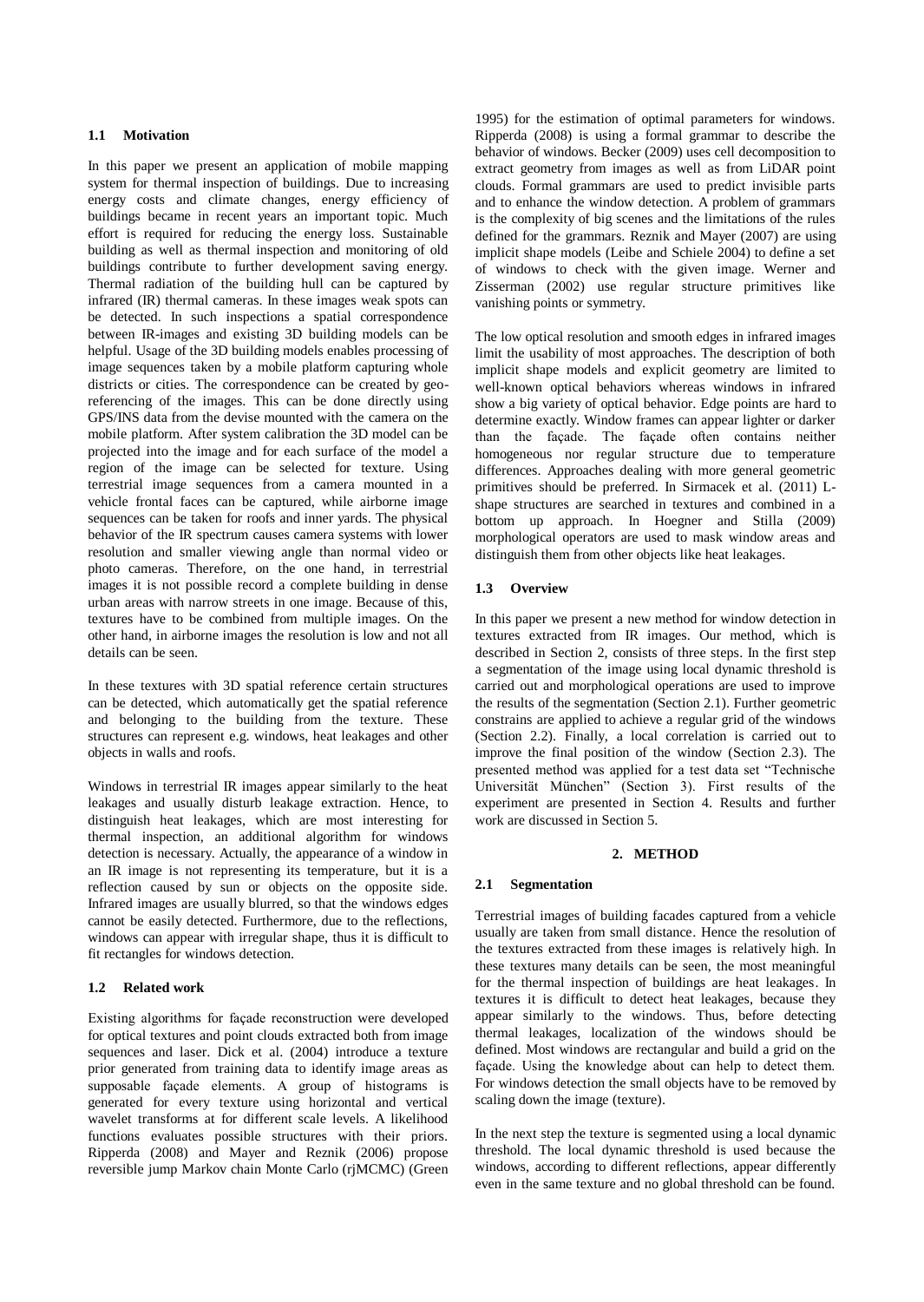After segmentation some windows are fused into one object. It is related to the heat leakages, which appear similarly to windows and often connect few windows (see Fig. 1 and Fig. 2). In such cases two or more windows together with the leakage build one object. To separate the windows morphological operations are used. These operations also help to remove false detections (small objects). Then, for every extracted region, which is a candidate for a window, a rectangular bounding box and its center of gravity is calculated.

### **2.2 Geometric constrains**

For façade reconstruction a pre-knowledge about the regularity of windows can be used. In most buildings the windows build regular grid. The gaps between the columns and between rows are often the same size. However the gravity centers extracted from IR textures in the previous step usually don't build a regular grid of windows. It is related to the fact that the IR images depict distribution of thermal radiation which does not have sharp borders, as well as to the still included thermal leakages which could not be removed through the morphological operations. Hence, in the next step of our method the extracted gravity points are adjusted to regular grid. The gravity centers which are close to each other are merged.

## **2.3 Standardized masked correlation**

To refine the location of windows a standardized masked correlation is applied. Locally around the point (gravity center) the correlation with a priori mask is applied to find the best position of the window.

The idea of masked correlation consists in a priori knowledge about the geometry of a searched object. According to this geometry a binary raster is created and the areas which are not relevant for the matching are labeled as "don't-care-areas".

## **3. EXPERIMENTS**

The method presented in the Section 2 was tested with an exemplary dataset consisting of airborne and terrestrial image sequences of a test area "Technische Universitaet Muenchen".

#### **3.1 Terrestrial image sequences**

Current IR cameras cannot reach the optical resolution of video cameras or even digital cameras. The camera used for the acquisition of the test sequences offers an optical resolution of  $320x240$  pixels with a field of view (FOV) of only  $20^\circ$ . The FLIR SC3000 camera is recording in the thermal infrared (8 - 12 μm). On the top of a van, the camera was mounted on a platform which can be rotated and shifted. Like in the visible spectrum, the sun affects infrared records. In long-wave infrared the sun's influence appears only indirect, as the sun is not sending in the long wave spectrum, but of course is affecting the surface temperature of the building.

Caused by the small field of view and the low optical resolution it was necessary to record the scene in oblique view to be able to record the complete facades of the building from the floor to the roof and an acceptable texture resolution. The image sequences were recorded with a frequency of 50 frames per second. To minimize holes in the textures due to occlusion

caused by the oblique view, every façade was recorded with a view forward looking and a view backward looking. The viewing angle related to the along track axis of the van was constant. An example of a recorded sequence is shown in Fig.1. The position of the camera was recorded with GPS and, for quality measurements from tachymeter measurements from ground control points.

#### **3.2 Textures**

The terrestrial textures used for the experiment where extracted from terrestrial image sequences applying the method which is described in detail by Hoegner et al. (2007). In first step the image sequences were relatively oriented using 5 point algorithm. Further, the relative path was matched with the GPS path registered during the measurement and 3D building model. Finally, the sequences where projected on the 3D building model and combine into the textures.



Figure 1. Example images from one sequence along a building.

#### **3.3 Segmentation**

Segmentation was carried out in a commercial program MVTec HALCON. The texture was scaled down with factor 8. The image was segmented using local dynamic threshold, then closing and opening operation was applied. Further from the segmented area the separate regions were extracted and for every region a rectangular bounding box was created. Finally gravity centers for every bounding box where calculated and taken for further processing.



Figure 2. An IR texture extracted from terrestrial data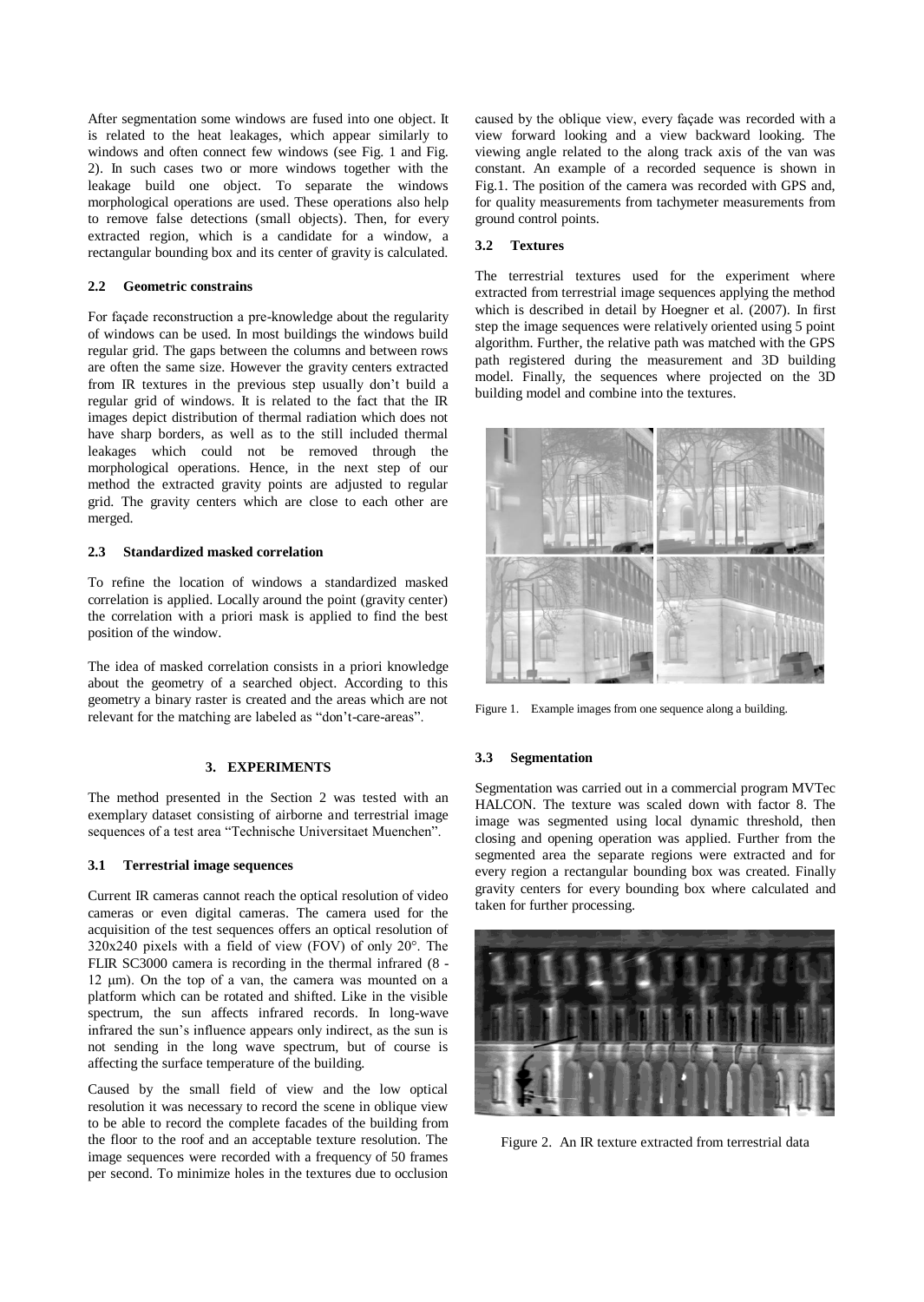## **3.4 Grid and correlation**

In our test area there are up to four floors in the buildings. Meanwhile in the ground floor the windows have often untypical form and irregular distribution. Hence adjustment in rows only was possible. We used the pre-knowledge about the number of floors. We sorted the points (gravity centers) into groups. The number of groups was equal to the number of floors. For every group the mean height was calculated and all points of one group were shifted on one level. Finally the precise placing of the window is carried out using a priori mask which is depicted in the Fig. 3. The a priori mask consists of a binary image and so called "don't-care-area". The idea of this correlation is that parts of the mask which are not interesting for correlation are masked out. In our case we created a mask with "don't-care-areas" inside. Thanks to this reflections in windows can excluded from correlation. Also the area around the expected edge of the window was masked out. Thereby, the blurred in IR image edge cannot influence the result.



Figure 3. Mask used for correlation: red – expected shape of the window; black & white – binary mask; grey – don't-careareas

# **3.5 Airborne textures**

We tested our method also with textures extracted from airborne IR images. Airborne images usually have lower resolution than textures from terrestrial images. Therefore scaling down is often not necessary. Using our test data the windows have size of few pixels. Thus, creating a proper mask and matching are difficult.

Our experience shows that better results can be achieved applying the segmentation and adjustment in rows only.

#### **4. RESULTS**

Our first results on segmentation are shown in the Fig. 4. In Fig. 5 we see results on regions and gravity centers extraction, which show that many extracted gravity centers correspond to the approximated position of windows, however in two top rows only. In the lowest row (ground floor) windows could not be extracted. It is related to the irregularity of the windows and entrances in this floor.



Figure 4. a) Extraction of candidates for windows from IR texture using local dynamic threshold; b) separation of the regions and removing false detections using morphological operations



Figure 5. a) Rectangular bounding boxes for the extracted regions; b) gravity centers

In the Fig. 6 results on window extraction after masked correlation are shown. In the two top rows some windows could be detected. In few cases the detection was false. These false detections were strongly related to striking leakages which connect two windows together. The windows from the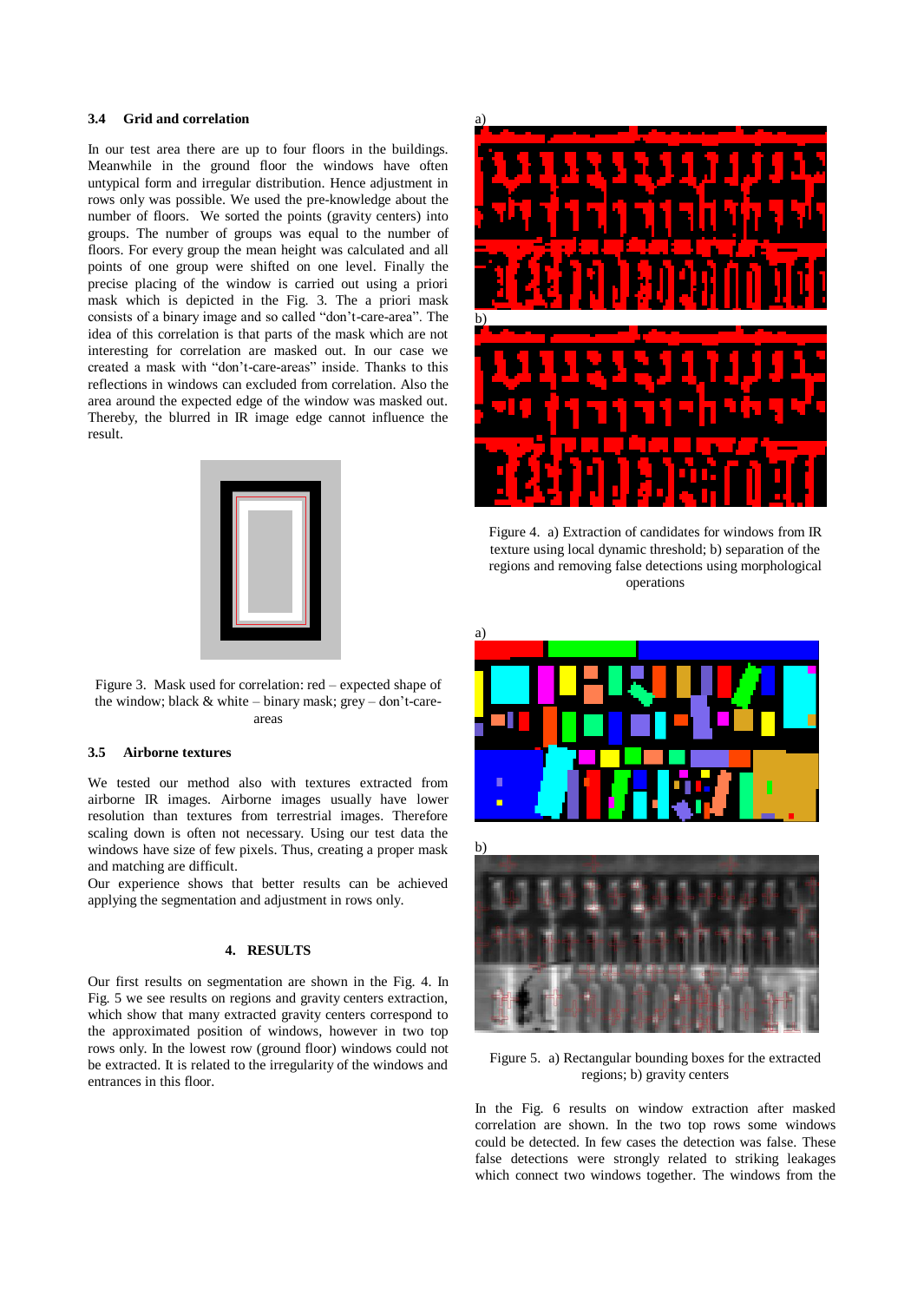lowest row were not detected according to low correlation coefficient.

An example of window extraction from airborne textures is presented in Fig.7. One row of windows only could be extracted completely. This is related (1) to the fact that the windows in the top row are smaller than other windows and (2) to occlusion with trees in other rows.



Figure 6. Windows extracted from terrestrial textures

However, still few windows couldn't be detected or were detected on a wrong position. First of all a reason for this can be the strong bright reflections, for example Fig. 6,  $5<sup>th</sup>$  and  $7<sup>th</sup>$ window from right in the top row. In this case the reflections are located on the top and bottom edge. Hence, the area around the horizontal edges is bright and around the vertical edges is dark. But the mask was created for a case that inside the window is bright and outside dark or vice versa. So, for further development of the method other masks should be developed and tested. Furthermore the achieved grid of windows should be completed.

Further problem in window detection are occlusions by trees, traffic signs and lights as well as by other buildings. Thus, in the future should be researched on occlusion free texture extraction.

Finally the combination of terrestrial and airborne textures should be considered. Fusing regions (candidates for windows) extracted from both textures double detection can get a higher probability to be a window.

#### **REFERENCES**

Avbelj J, Iwaszczuk D, Stilla U (2010) Matching of 3D wireframe building models with image features from infrared video sequences taken by helicopters. PCV 2010 - Photogrammetric Computer Vision and Image Analysis. International Archives of Photogrammetry, Remote Sensing and Spatial Geoinformation Sciences, 38(3B): 149-154

Becker S (2009) Generation and application of rules for quality dependent facade reconstruction, ISPRS Journal of Photogrammetry and Remote Sensing, Volume 64, Issue 6, November 2009, Pages 640-653

Dick A, Torr P, Cipolla R, Ribarsky W (2004) Modelling and interpretation of architecture from several images. International Journal of Computer Vision 60(2), pp. 111–134

Eugster H., Nebiker S. (2009) Real-time georegistration of video streams from mini or micro UAS using digital 3D city models. Proceedings of 6th International Symposium on Mobile Mapping Technology, Presidente Prudente, São Paulo, Brazil, July 21-24, 2009

Frueh C, Sammon R, Zakhor A (2004) Automated Texture Mapping of 3D City Models With Oblique Aerial Imagery, Proceedings of the 2nd International Symposium on 3D Data Processing, Visualization, and Transmission (3DPVT'04).

Green P (1995) Reversible Jump Markov Chain Monte Carlo Computation and Bayesian Model Determination. Biometrika 82, pp. 711–732.

Hoegner L, Kumke H, Meng L, Stilla U (2007) Automatic extraction of textures from infrared image sequences and database integration for 3D building models. PFG Photogrammetrie Fernerkundung Geoinformation. Stuttgart: Schweizerbartsche Verlagsbuchhandlung. 2007(6): 459-468

Hoegner L, Stilla U (2009) Thermal leakage detection on building facades using infrared textures generated by mobile



Figure 7. a) An example of a texture extracted from airborne image sequences; b) windows detected in an airborne texture

## **5. DISCUSSION AND FUTURE WORK**

In IR images the glass reflects the temperature of the sky and surrounding. It is the reason why windows should be excluded from thermal inspection of buildings. But also these reflections can be used for window detection. In IR images windows usually strongly differentiate from the rest of the façade. However, every window can appear differently, because of different objects which are reflected. According to this fact we applied a local dynamic threshold to segment the image. Thanks to differently appearing regions (candidates for windows) could be extracted. Thanks to geometric constrains many windows could be found on their correct position. Using masked correlation the precise location of the window in the façade could be corrected.